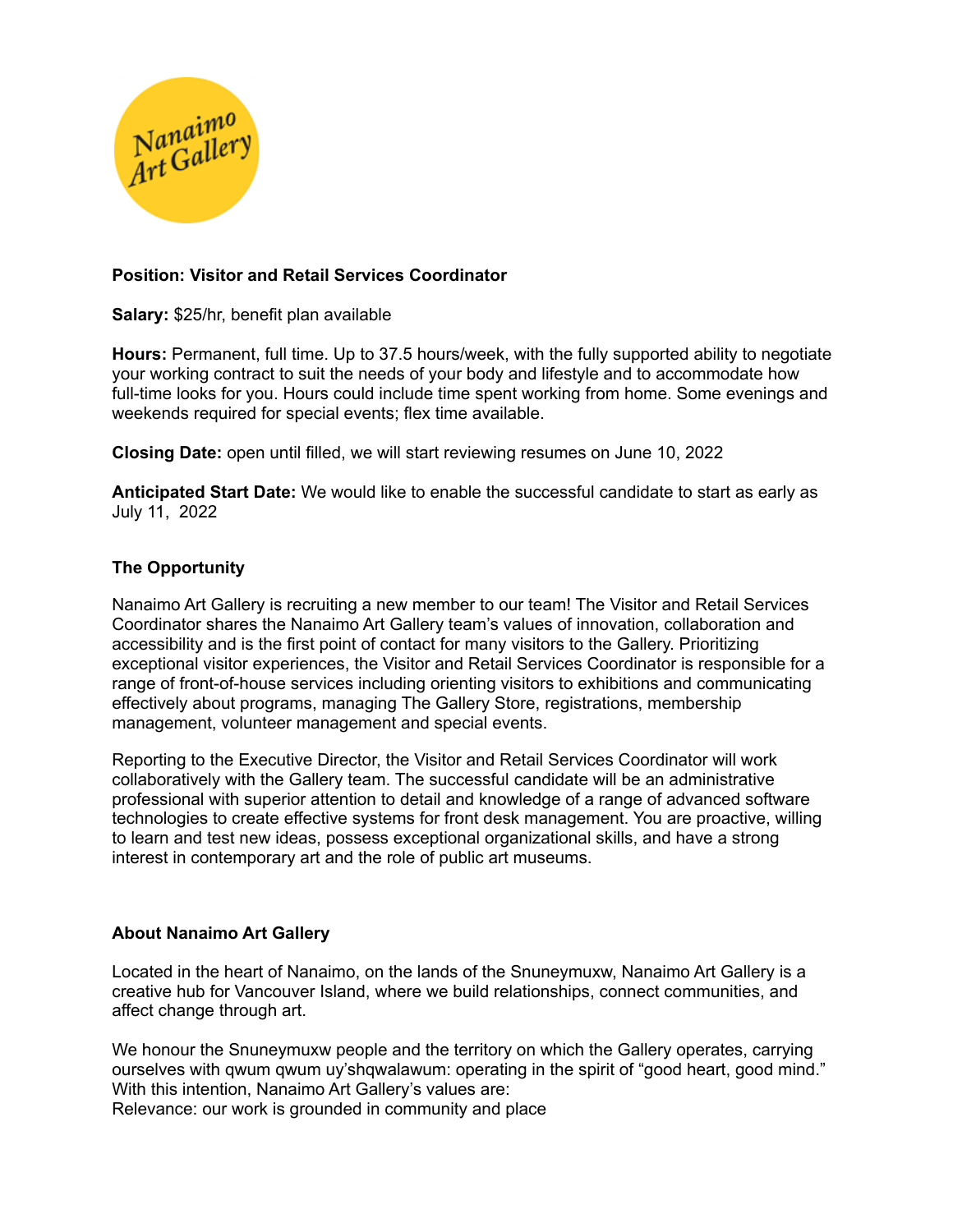Relationships: we believe in building, nurturing and sustaining relationships Innovation: we are at the forefront of creativity with quality programs and exhibitions Openness: we are a welcoming organization for all

The Gallery welcomes everyone to participate in our rich and diverse exhibition and education programs. An inquiry-based approach infuses and connects all Gallery activities and a small, dedicated team of staff, board and volunteers offers a program that is rooted in our unique regional context and resonates with audiences globally.

# **The Position**

### **Profile of the Candidate**

You are a friendly and welcoming individual who is hard working, adaptable and organized. You are excited at the opportunity to contribute to a growing organization. On a daily basis you will work closely with your colleagues as a key member of a supportive team in which all voices are heard.

Drawing on your experiences, you will play a key role in implementing best practices to ensure our Gallery is friendly, inclusive and accessible. You will create a welcoming environment where visitor experience is a priority. From greeting, to introducing the exhibitions and programs, taking registrations for programs, selling memberships and merchandise from the Gallery Store, you will ensure that visitors and members are well looked after and satisfied. You are a self-starter, able to recognize tasks at hand and work fluidly through a variety of responsibilities. You possess a careful attention to detail and the ability to use the latest technologies and software to organize data such as correspondence, memberships, contacts, and inventory management for the Gallery Store.

### **Specific Duties and Responsibilities**

The Visitor and Retail Services Coordinator makes this position their own. Responsibilities will include, but may not be limited to:

### **Visitor Services & Administration:**

- Providing the highest level of customer service to all visitors and program participants greeting the public, introducing exhibitions, sharing information about programs and events, and addressing enquiries
- Responding efficiently and knowledgeably to public inquiries via email, and by phone; directing inquiries to appropriate team member
- Communicating effectively with the public and with members, donors and volunteers
- Opening/closing the Gallery, maintaining security and responding to incidents and emergency situations; maintaining active awareness of visitors in Gallery
- Opening, closing, and daily maintenance of exhibition installations, including troubleshooting audio-visual technology, and reporting exhibition conditions to the Gallery Technician or Curator as necessary.
- Maintaining a professional, front-of-house work environment, including creating, maintaining and revising front desk policies and procedures.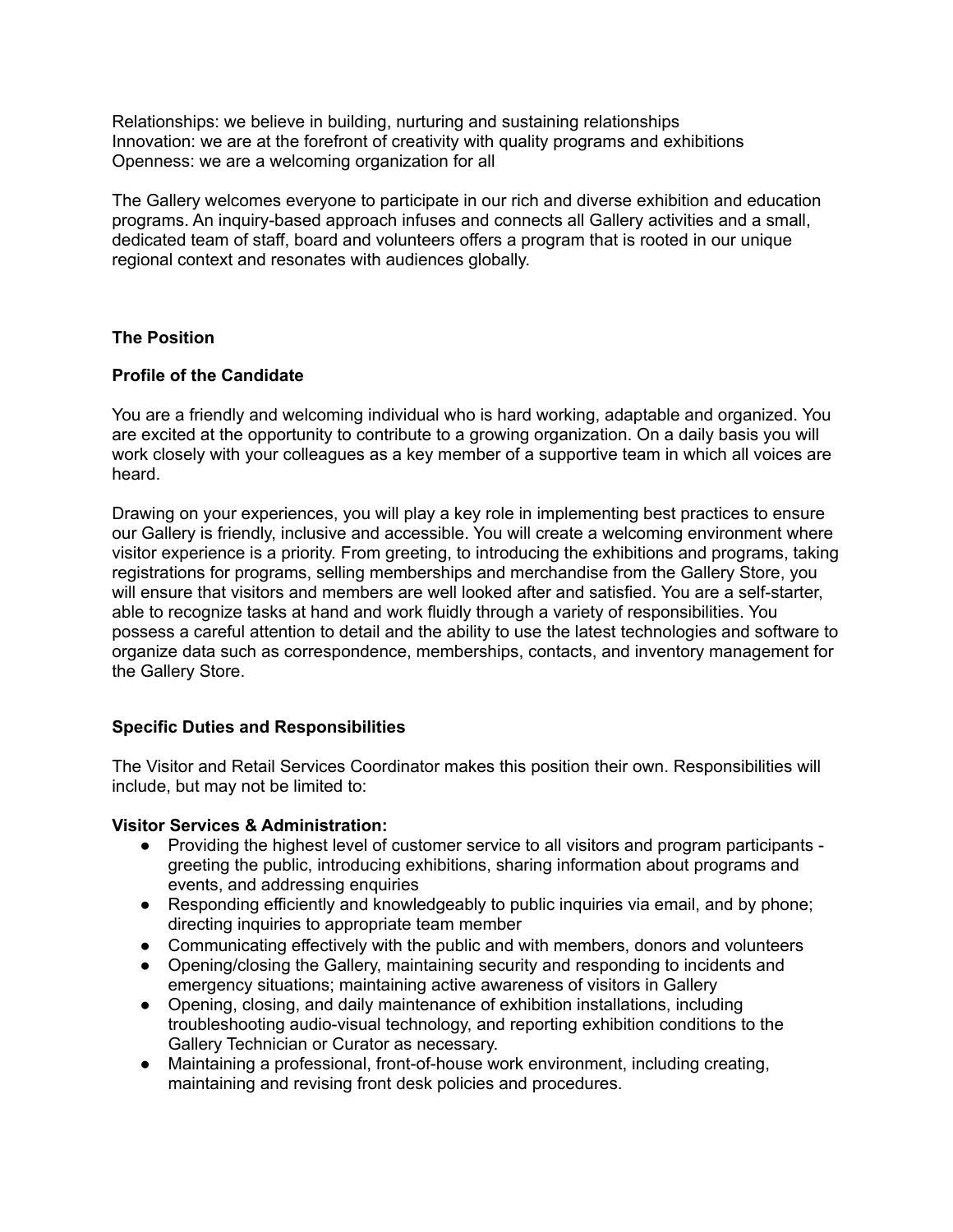- Recording exhibition and programming attendance, tracking visitor information for purposes of marketing and audience engagement initiatives
- Managing membership program, including recruitment, retention and renewals
- Processing donations, program registrations, and other transactions via cash, debit and credit and balances all intakes
- Daily cash out procedures and preparation of weekly deposit reports and monthly sales reports
- Managing registration for programs, tours, facility rentals, Artists in the Schools, and other events and communicating effectively with educational programming team, program participants, parents, teachers, and stakeholders
- Collaborating to implement visitor experience surveys identifying strengths and opportunities to improve service
- Researching and implementing new technologies to improve organizational systems
- Researching and implementing improvements to visitor experience, including accessibility and inclusivity
- With support, recruiting and hiring Visitor Services Representatives and front desk volunteers
- Scheduling, training, supervising and directing Visitor Services Representatives and front desk volunteers
- Working with programming team to recognize volunteers, and track volunteer hours
- Assisting with exhibition openings, and event set up and take down
- Working collaboratively with Administrative Coordinator to populate and maintain customer relations management system and coordinate communications with contacts
- Managing correspondence with members, visitors, and stakeholders, including direct mail campaigns and distribution of promotional materials.
- Assisting with administration projects as required

# **The Gallery Store:**

- Recruiting and working closely with artists and vendors to make The Gallery Store an active, thriving space which generates revenue for artists and for the Gallery
- Managing inventory including ordering, receiving, merchandising and reporting
- Setting up, maintaining and rotating displays and merchandise
- Maintaining online store
- Managing cash control including processing transactions, managing cash balancing and deposits, inventory and reporting on a regular basis and at year end
- Preparation of monthly consignment reports, payments to consignment artists and retail vendors
- Collaborating to develop and monitor annual budget for The Gallery Store
- Working with Marketing and Communications Coordinator to promote The Gallery Store and increase its profile through various means including via social media
- Planning and execution of Gallery Store events

# **Requirements (Qualifications, Knowledge, Education and Skills)**

- Exceptional interpersonal skills
- 3-5 years of customer service experience and retail management experience